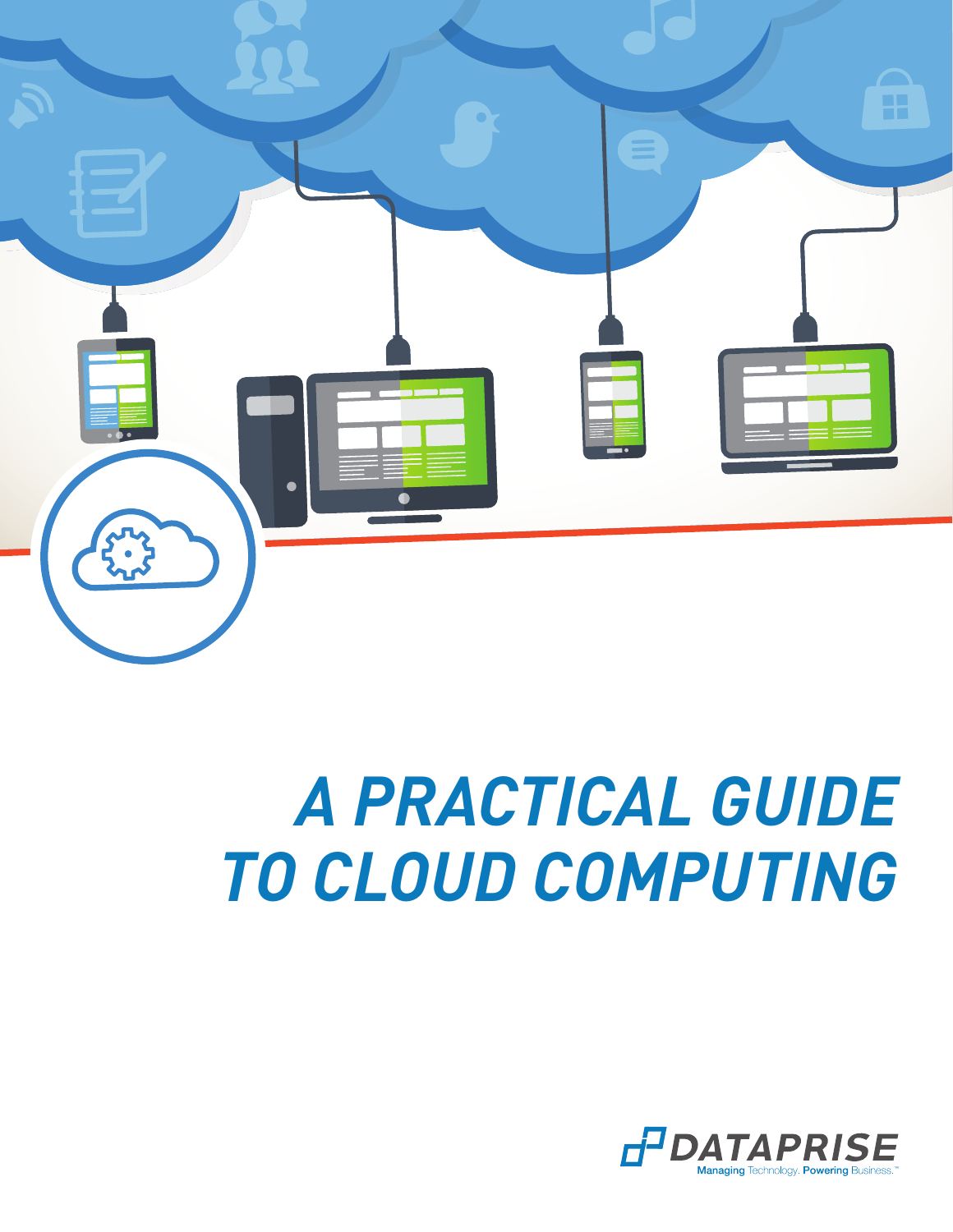

Increased collaboration, flexibility, control, and cost-effectiveness make the cloud an attractive computing option for small- and medium-sized businesses. So what's all the hype about?

# What is Cloud Computing?

The National Institute of Standards and Technology (NIST) defines cloud computing as "a model for enabling ubiquitous, convenient, on-demand network access to a shared pool of configurable computing resources (e.g., networks, servers, storage, applications and services) that can be rapidly provisioned and released with minimal management effort or service provider interaction."

Simply put, cloud computing is computing based on the Internet.

Most cloud-based environments are flexible and scalable; it really depends on the type of cloud (i.e., private, public, or hybrid) you chose to leverage. With cloud computing, you can increase capacity and add capabilities on the fly, and your staff has the ability to access a shared pool of configurable computing resources through the Internet.

## What is a Public Cloud?

Public cloud computing is a more traditional model where all of your applications, storage, and data live/run on the same shared public pool of resources – and are provided "as a service" over the Internet. Public clouds almost always means that your data and applications are hosted on the same server as other businesses like yours, which ultimately results in you having little or even no control of your data and environment on a whole.

Typically smaller organizations that want to reduce costs and have the greatest level of efficiency in shared resources chose the public cloud model.

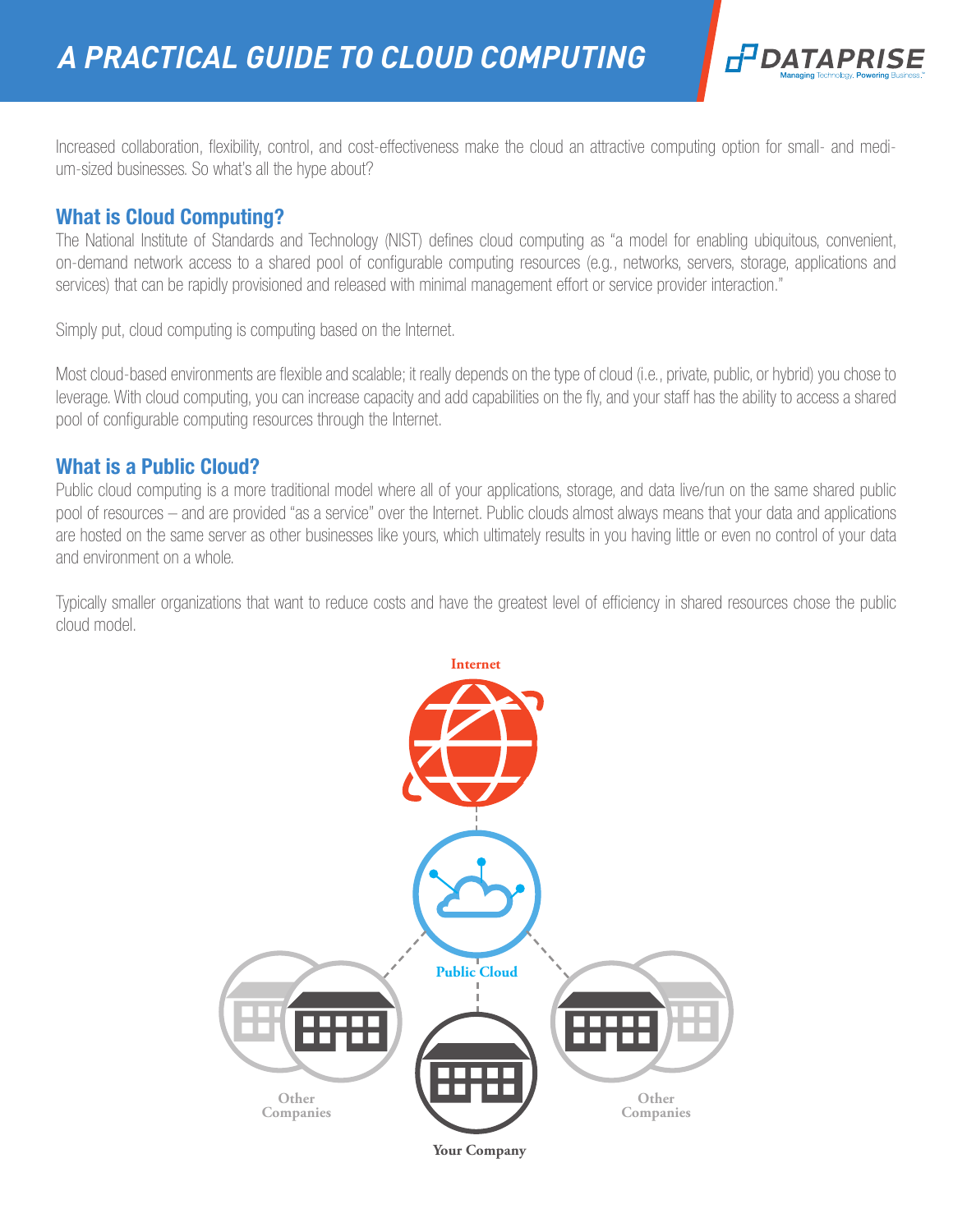

# What is a Private Cloud?

For businesses that require increased flexibility due to requirements (e.g., security, compliance, mission-critical applications), the investment in a private cloud solution provides the greatest security and protection, customization, and scalability for their networks – and ultimately their businesses.

A private cloud is a cloud-computing model that is designed and customized to serve a single organization. All of your data, applications, and resources are stored in their own isolated container and never leave your network.



# What is a Hybrid Cloud?

A hybrid cloud is a composition of two or more clouds. This computing option allows companies to implement a strategy that puts select workloads in the public cloud while keeping others in-house and more secure.

Many businesses are turning to hybrid cloud solutions to reduce costs and enable more scalable and flexible business processes.

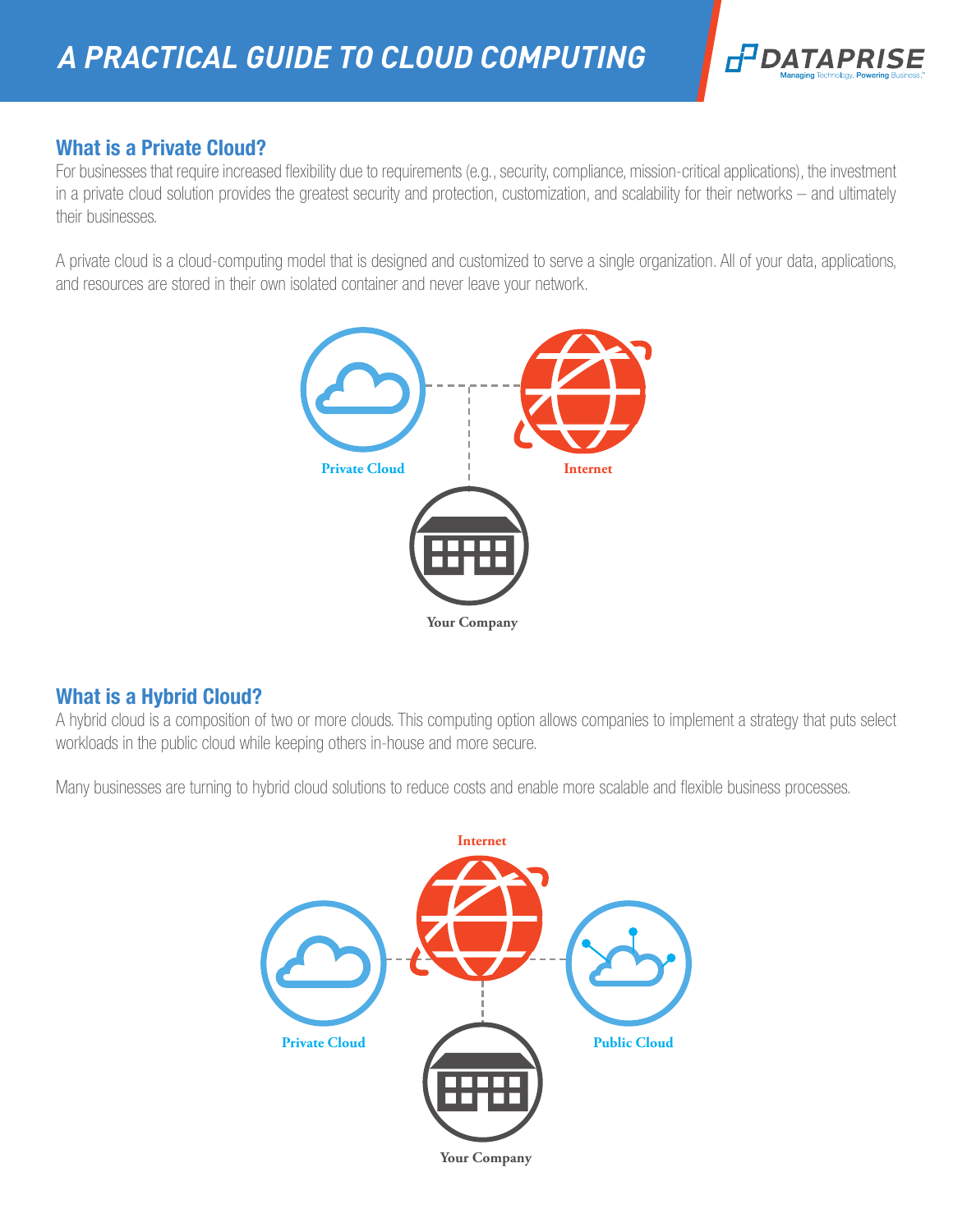

## Why Companies are Moving to the Cloud

Keeping up with business innovation, change, and growth can be difficult in a traditional computing environment. The cloud offers flexibility, elasticity, and self-service computing resources that can be easily managed. Like most organizations, each of your divisions has separate needs and a computing environment allows you to quickly adjust to changing market dynamics without adding more equipment.

# Benefits of the Cloud:

#### **Increased Collaboration**

 Brings traditionally separate computing assets together into a secure, shared pool of resources giving you the ability to share servers, networks, storage, applications, and services over the Internet

#### **Flexibility**

Whenever you need more bandwidth, you get it – instantly; cloud providers can meet your demand because they usually have unlimited capacity on their remote servers

#### Pay-as-you-go

 Cloud environments have unlimited storage and on an as-needed basis, you only pay for what you use; and since it's much quicker to deploy, companies have minimal expenses and start-up costs

#### **Improved Productivity**

 You can add automation to traditionally stove-piped systems, and cloud suppliers do the server maintenance and security updates for you; employees can now access and share resources over the Internet

#### **Document Control**

 The cloud allows more than one person to work on a file at the same time, and maintains all files in one central location; think Google Docs but on a larger scale

#### **Innovation**

 You have the ability to roll out new innovative processes that leverage the partner, supplier, and customer ecosystems in ways that improve the bottom line

#### Security

 You no longer have to worry about security breaches or unauthorized access, because everything is stored in the cloud and if you happen to lose your machine you can access your information from any device with an Internet connection; you receive all the scalability, metering, and time-to-market benefits without relinquishing control or security

#### Eliminates the Need for a Complex Disaster Recovery Plan

 Cloud computing delivers fast recovery times and multi-site availability at a fraction of the cost of conventional disaster recovery; all of your information and application is safely stored and managed by your cloud provider